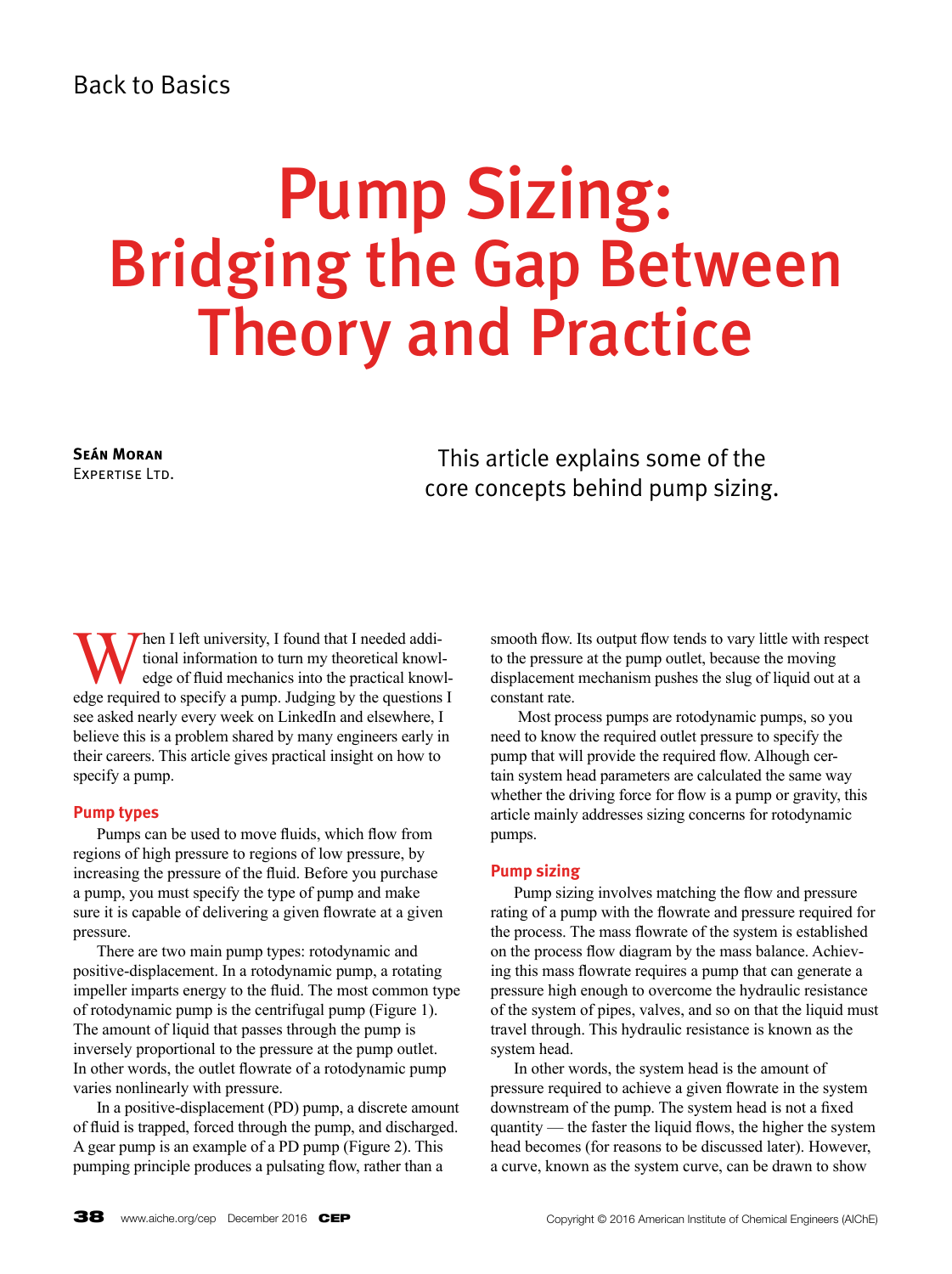the relationship between flow and hydraulic resistance for a given system.

Pump sizing, then, is the specification of the required outlet pressure of a rotodynamic pump (whose output flow varies nonlinearly with pressure) with a given system head (which varies nonlinearly with flow).

#### **Understanding system head**

The system head depends on properties of the system the pump is connected to — these include the static head and the dynamic head of the system.

The static head is created by any vertical columns of liquid attached to the pump and any pressurized systems attached to the pump outlet. The static head exists under static conditions, with the pump switched off, and does not change based on flow. The height of fluid above the pump's centerline can be determined from the plant layout drawing.

The dynamic head varies dynamically with flowrate (and also with the degree of opening of valves). The dynamic head represents the inefficiency of the system — losses of energy as a result of friction within pipes and fittings and changes of direction. This ineffiency increases with the square of the average velocity of the fluid.

Dynamic head can be further split into two parts. The frictional loss as the liquid moves along lengths of straight pipe is called the straight-run headloss, and the loss as a result of fluid passing through pipe fittings such as bends, valves, and so on is called the fittings headloss.

Fully characterizing a hydraulic system is incredibly complex. Remember that in order to specify a pump, you only need to characterize the system well enough to choose a pump that will perform the job in question. How exact you need to be depends on where in the design process you are. If you are at the conceptual stage, you may be able to avoid specifying the pump at all, but experience suggests that you should use rules of thumb to specify certain parameters (such as superficial velocity) to prevent difficulties later. I also recommend designing the process so that it does not have two-phase flow. Two-phase flow is difficult to predict, and should be avoided in your design if at all possible head losses can be one thousand times those for single-phase flow. Installing knock-out drums in the system and arranging pipework so that gases are not entrained in liquids can help mitigate two-phase flow.

Superficial velocity is the same as average velocity and is the volumetric flowrate (in  $m<sup>3</sup>/sec$ , for example) divided by the pipe's internal cross-sectional area  $(e.g., in m^2)$ . A very quick way to start the hydraulic calculations is to use the following superficial velocities:

- pumped water-like fluids: <1.5 m/sec
- gravity-fed water-like fluids: <1 m/sec
- water-like fluids with settleable solids: >1, <1.5 m/sec
- air-like gases: 20 m/sec

Keeping the system within these acceptable ranges of superficial velocities, and avoiding two-phase flow, will typically produce sensible headlosses for the pipe lengths usually found in process plants.

#### **Determining frictional losses through fittings**

Dynamic, or friction, head is equal to the sum of the straight-run headloss and the fittings headloss.

The fittings headloss is calculated by what is known as the *k*-value method. Each type of valve, bend, and tee has







**Figure 1.** In a centrifugal pump, a rotating impeller imparts energy to the liquid moving through the pump.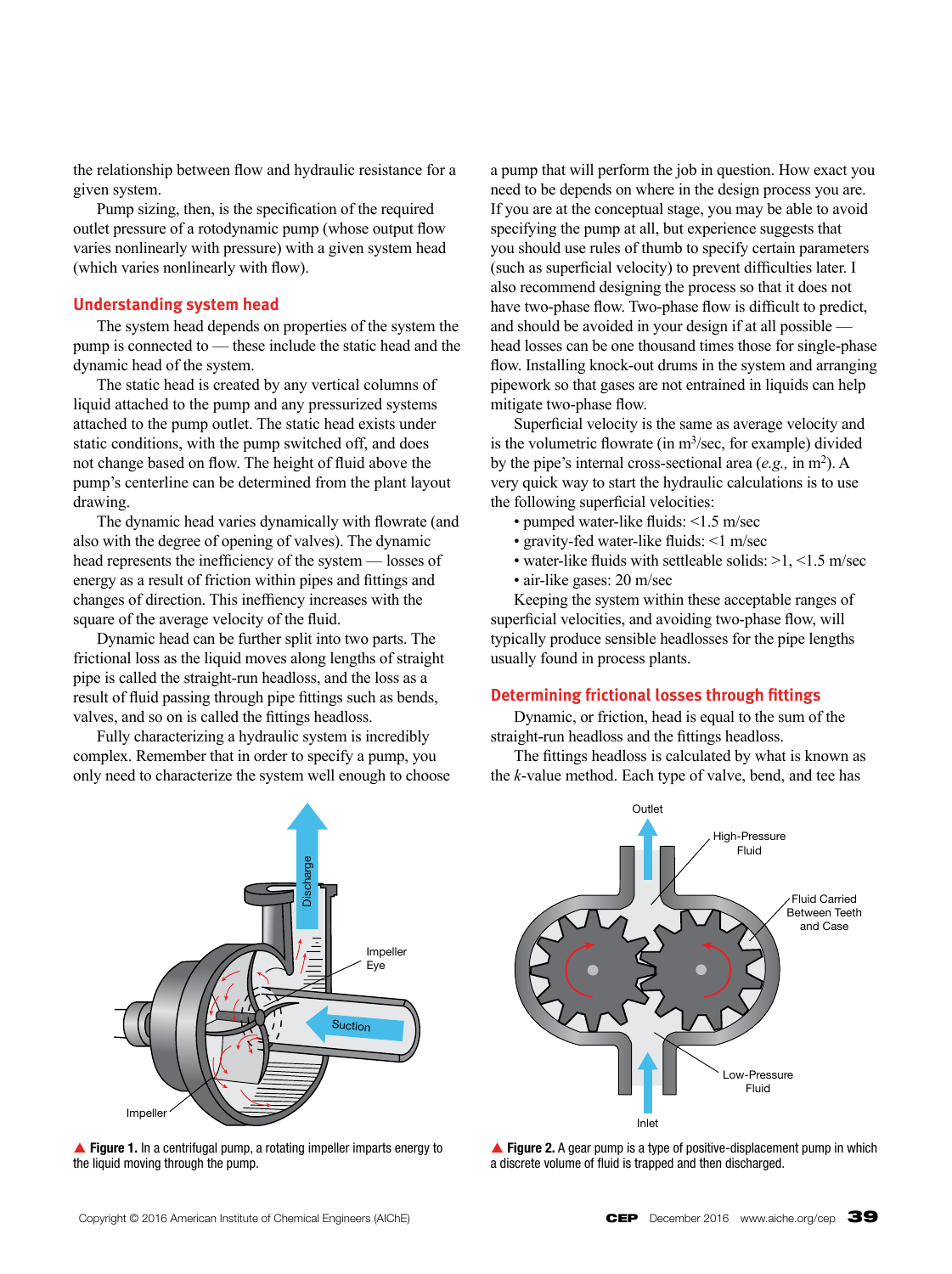### Back to Basics

a characteristic resistance coefficient, or *k* value, which can be found in Perry's Handbook *(1)* and other sources (Table 1) *(2)*.

To use this method, count the number of valves on the piping and instrumentation diagram (P&ID), and the fittings, bends, and tees on the plant layout drawing for the relevant suction or delivery line. Multiply the number of each type of fitting by the corresponding *k* value, and add the *k* values for the various types of fittings to get the total *k* value. Use the total *k* value to calculate the headloss due to fittings:

$$
h_f = \frac{kv^2}{2g} \tag{1}
$$

where  $h_f$  is the fittings headloss in meters water gauge (mwg), *k* is the total *k* value, *v* is the superficial velocity (m/sec), and  $g$  is the acceleration due to gravity (9.81 m/sec<sup>2</sup>).

#### **Calculating straight-run headloss**

At a more-advanced stage of design, you might want to know a pump's physical size to try out on a plant layout drawing. An easy way to determine the straight-run headloss — the most difficult part of a headloss calculation — is to use a nomogram such as Figure 3 or a table. Pipe manufacturers (and others) produce tables and nomograms that can be used to quickly look up headloss due to friction for liquids.

To use the nomogram, use a ruler to draw a straight line through any pair of known quantities to determine unknown quantities. For example, for a 25-mm nominal-bore pipe with a flow velocity of 1 m/sec, the straight-run headloss is about 6 m per 100 m of pipe. So the headloss through 10 m of this pipe is around 0.6 mwg.

At an early design stage, you often need to calculate the straight-run headloss multiple times. Rather than referring to a table or nomogram numerous times, it can be quicker to set up an Excel spreadsheet and use a formula to calculate the Darcy friction factor and headloss.

| Table 1. Each type of pipe fitting has a resistance<br>coefficient, or k value, that can be used to calculate<br>the fittings headloss for the pump system (2). |         |  |  |  |  |
|-----------------------------------------------------------------------------------------------------------------------------------------------------------------|---------|--|--|--|--|
| <b>Fitting Type</b>                                                                                                                                             | k Value |  |  |  |  |
| Short-radius bends, for every 22.5 deg. allow                                                                                                                   | 0.2     |  |  |  |  |
| Long-radius bends, for every 22.5 deg. allow                                                                                                                    | 0.1     |  |  |  |  |
| Open isolation valve                                                                                                                                            | 0.4     |  |  |  |  |
| Open control valve                                                                                                                                              | 10.8    |  |  |  |  |
| Tee (flow from side branch)                                                                                                                                     | 1.2     |  |  |  |  |
| Tee (flow straight-through)                                                                                                                                     | 0.1     |  |  |  |  |
| Swing check non-return valve                                                                                                                                    |         |  |  |  |  |
| Sharp entry                                                                                                                                                     | 0.5     |  |  |  |  |

Chemical engineering students are usually taught to find the Darcy friction factor using a Moody diagram, which is a summary of a large number of empirical experiments. You can use curve-fitting equations and software such as Excel to approximate the Moody diagram's output.

Don't confuse the Darcy friction factor with the Fanning friction factor — the Darcy friction factor is by definition four times the Fanning friction factor. If you do decide to use a Moody diagram to find the friction factor, be aware of which friction factor is on the y-axis.

I prefer the Colebrook-White approximation to calculate the Darcy friction factor. Although it is an approximation, it

#### Water at 10°C



Approximate values only

▲ Figure 3. A piping nomogram, available from pipe manufacturers, can be used to estimate the straight-run headloss for a pump system. In the example shown by the red line, a 25-mm pipe with a flow velocity of 1 m/sec has a straight-run headloss of about 6 m per 100 m of pipe. Copyright image reproduced courtesy of Durapipe SuperFLO ABS technical data.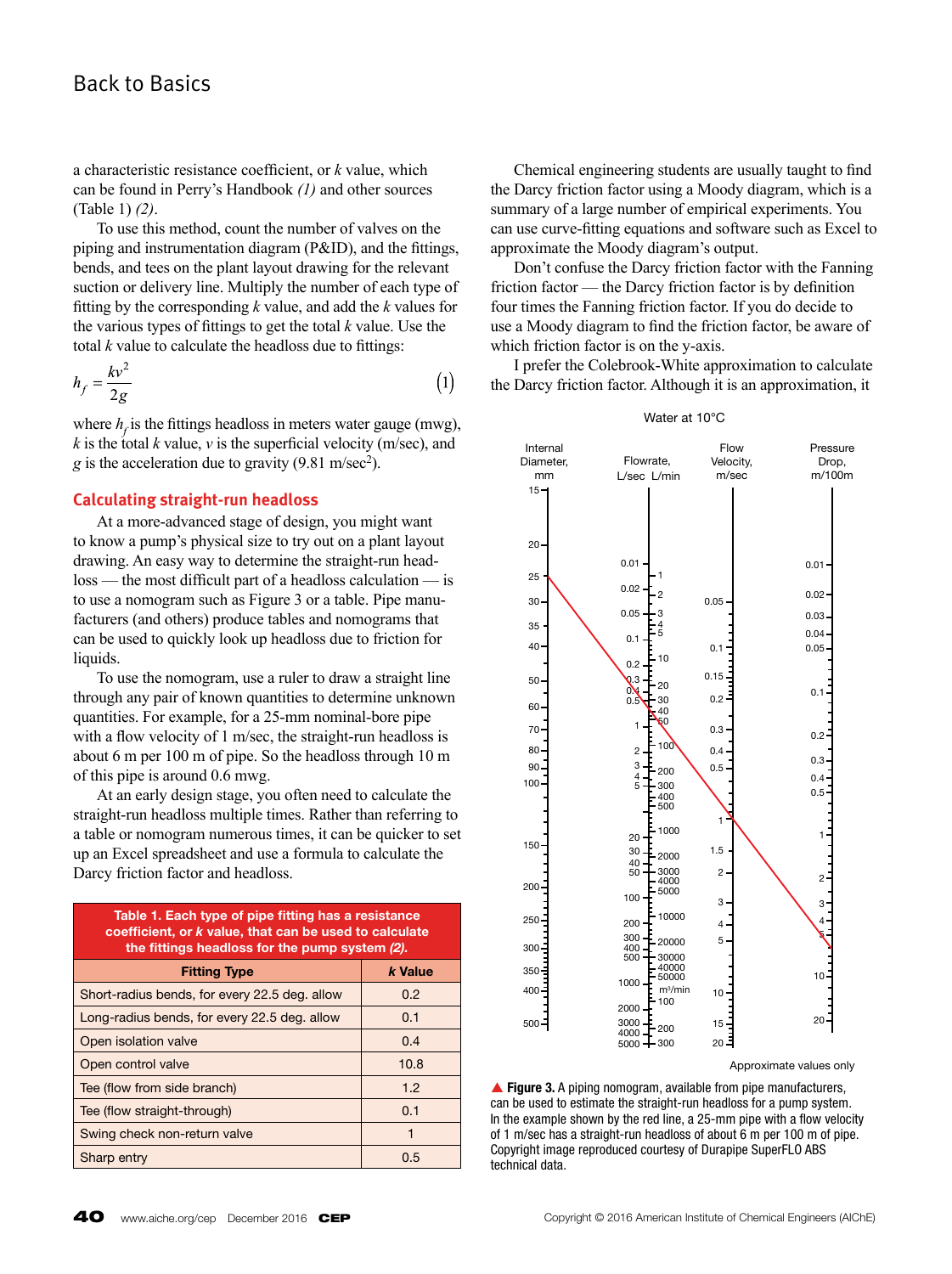might be closer to the true experimental value than what the average person can read from a Moody diagram.

The Colebrook-White approximation can be used to estimate the Darcy friction factor  $(f_D)$  from Reynolds numbers greater than 4,000:

$$
\frac{1}{\sqrt{f_D}} = -2\log\left(\frac{\varepsilon}{3.7D_h} + \frac{2.51}{Re\sqrt{f_D}}\right)
$$
 (2)

where  $D<sub>h</sub>$  is the hydraulic diameter of the pipe,  $\varepsilon$  is the surface roughness of the pipe, and *Re* is the Reynolds number:

$$
Re = \frac{\rho v D}{\mu} \tag{3}
$$

where  $\rho$  is the density of the fluid,  $D$  is the pipe internal diameter, and  $\mu$  is the fluid dynamic viscosity.

The Colebrook-White approximation can be used iteratively to solve for the Darcy friction factor. The Goal Seek function in Excel does this quickly and easily.

The Darcy-Weisbach equation states that for a pipe of uniform diameter, the pressure loss due to viscous effects  $(\Delta p)$  is proportional to length  $(L)$  and can be characterized by:

$$
\frac{\Delta p}{L} = f_D \frac{\rho v^2}{2D} \tag{4}
$$

This iterative approach allows you to calculate straightrun headloss to the degree of accuracy required for virtually any practical application.

I recently came across a paper *(3)* that suggested there are other equations that provide more accurate results through curve-fitting than the Colebrook-White approximation. If you are producing your own spreadsheet for this purpose, I suggest you look into the Zigrang and Sylvester *(4)* or Haaland equations *(5)* (Table 2). These equations also apply for Reynolds numbers greater than 4,000.

Adding together the static head, the fittings headloss, and the straight-run headloss will give you the total head the pump needs to generate to overcome resistance and deliver the specified flowrate to the system.

#### **Suction head and net positive suction head**

Even at an early stage, I also recommend determining the pump's required net positive suction head and calculating the net positive suction head (NPSH), as they can affect much more than pump specification. The pump's required net positive suction head takes into consideration the liquid's vapor pressure to avoid cavitation in the pump.

I recommend creating an Excel spreadsheet that uses the Antoine equation to estimate the vapor pressure of the liquid at the pump inlet and then calculate the NPSH at that vapor pressure.

The Antoine equation may be expressed as:

$$
\log P_v = A - \frac{B}{C + T} \tag{5}
$$

where  $P_{v}$  is vapor pressure of the liquid at the pump inlet, *T* is temperature, and *A*, *B,* and *C* are coefficients that can be obtained from the NIST database (http://webbook.nist.gov) among other places. Table 3 shows an example for water.

The net positive suction head is:

$$
NPSH = \frac{P_o}{\rho g} + h_o - h_{Sf} - \frac{P_v}{\rho g} \tag{6}
$$

where  $P_{o}$  is the absolute pressure at the suction reservoir,  $h<sub>o</sub>$  is the reservoir liquid level relative to the pump centerline, and  $h_{Sf}$  is the headloss due to friction on the suction side of the pump.

Note that NPSH is calculated differently for centrifugal and positive-displacement pumps, and that it varies with pump speed for positive-displacement pumps rather than with pressure as for centrifugal pumps. Equation 6 should only be used with centrifugal pumps.

| Table 2. These alternative curve-fitting equations can be used<br>in lieu of the Colebrook-White equation to determine the Darcy friction factor.                  |                              |               |  |  |  |  |
|--------------------------------------------------------------------------------------------------------------------------------------------------------------------|------------------------------|---------------|--|--|--|--|
| <b>Equation</b>                                                                                                                                                    | Range                        | <b>Source</b> |  |  |  |  |
| $\left[-2\log\left \frac{\varepsilon}{3.7}-\frac{5.02}{Re}\log\left \varepsilon-\frac{5.02}{Re}\log\left(\frac{\varepsilon}{3.7}+\frac{1}{h}\right)\right \right]$ | $\epsilon = 0.00004 - 0.05$  | (4)           |  |  |  |  |
| $f_D = -1.8 \log \left( \frac{\varepsilon}{3.7} \right)^1$<br>$+\frac{6.9}{Re}$                                                                                    | $\epsilon = 0.000001 - 0.05$ | (5)           |  |  |  |  |

| Table 3. Vapor pressure for water at 30°C, calculated using the Antoine equation. |         |          |           |       |        |                      |                   |  |
|-----------------------------------------------------------------------------------|---------|----------|-----------|-------|--------|----------------------|-------------------|--|
| <b>Material</b>                                                                   |         |          |           | T. °C | T. K   | P <sub>.</sub> , bar | $P_{\alpha}$ , Pa |  |
| Water                                                                             | 5.40221 | .838.675 | $-31.737$ | 30    | 303.15 | 0.042438             | 4.243.81          |  |

*Article continues on next page*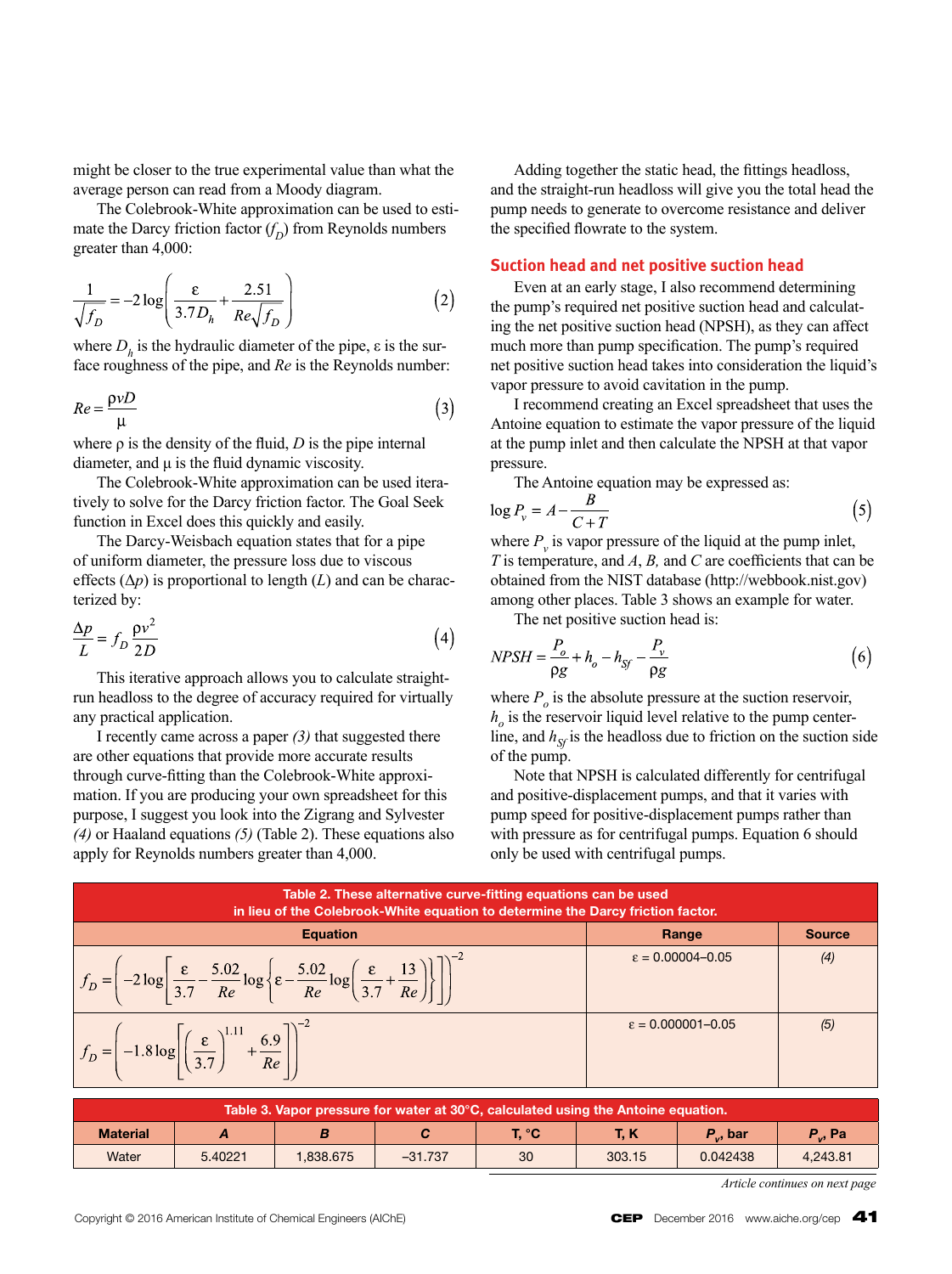#### **Determining pump power**

After the system head has been calculated, it can be used to calculate an approximate pump power rating for a centrifugal pump:

$$
P = \frac{Q\rho gH}{3.6 \times 10^6 \,\text{m}}\tag{7}
$$

where *P* is the pump power (kW),  $Q$  is the flowrate (m<sup>3</sup>/hr),  $H$  is the total pump head (m of fluid), and  $\eta$  is the pump efficiency (if you do not know the efficiency, use  $\eta = 0.7$ ).

The pump manufacturer provides the precise power ratings and motor size for the pump, but the electrical engineers need an approximate value of this (and pump location) early in the design process to allow them to size the power cables. You should err on the side of caution in this rating calculation (the electrical engineers will be much happier if you come back later to ask for a lower power rating than a higher one).

In certain stages of design development, the preliminary drawings are modified to match likely hydraulic conditions across the design envelope. This may require you to do many approximate hydraulic calculations before the design has settled into a plausible form.

After you have performed the hydraulic calculations, the pump and possibly the pipe sizes might need to be changed, as might the minimum and maximum operating pressures at certain points in the system. As the system design becomes more refined, there might even be a requirement to change from one pump type to another.

#### **Hydraulic networks**

The previous sections describe how to calculate the headloss through a single line, but what about the common situation where the process has branched lines, manifolds, and so on? When each branch handles a flow proportional to its headloss, and its headloss is proportional to the flow passing through it, producing an accurate model can become complex very quickly.

My approach to this is to first simplify and then improve the design as much as possible with a few rules of thumb:

• Avoid manifold arrangements that provide a straightthrough path from the feed line to a branch. Entry perpendicular to branch direction is preferred.

• Size manifolds such that the superficial velocity never exceeds 1 m/sec at the highest anticipated flowrate.

• Specify progressively smaller manifold diameters to accommodate lower flows to downstream branches.

• Include a small hydraulic restriction in the branch so the branch headloss is 10–100 times the headloss across the manifold.

• Design-in passive flow equalization throughout the piping system wherever possible by making branches hydraulically equivalent.

Perform headloss calculations for each section of the simplified plant design at expected flows to find the flow path with the highest headloss. Use the highest-headloss path to determine the required pump duty — calculate the pump duty at both the average flow with working flow equalization, and at full flow through a single branch. Usually these do not differ much, and the more rigorous answer lies between them. Only if the two results of this approach are very different will I do a more rigorous (and timeconsuming) analysis.

If such a rigorous analysis is needed, I create an Excel spreadsheet based on the Hardy Cross method — a method for determining the flow in a pipe network when the flows within the network are unknown but the inputs and outputs are known — and solve for individual pipe flows. Excel's Solver function can be used to find the change in flow that gives zero loop headloss. In the unlikely event that you have to do this, an explanation of how to carry out the method can be found in Ref. 6. There are many computer programs available to do these calculations.

#### **Pump curves**

A pump curve is a plot of outlet pressure as a function of flow and is characteristic of a certain pump. The most frequent use of pump curves is in the selection of centrifugal pumps, as the flowrate of these pumps varies dramatically with system pressure. Pump curves are used far less frequently for positive-displacement pumps. A basic pump curve plots the relationship between head and flow for a pump (Figure 4).

On a typical pump curve, flowrate (*Q*) is on the horizontal axis and head  $(H)$  is on the vertical axis. The pump curve shows the measured relationship between these variables, so



**Figure 4.** A basic pump curve plots pressure (or head) as a function of flowrate.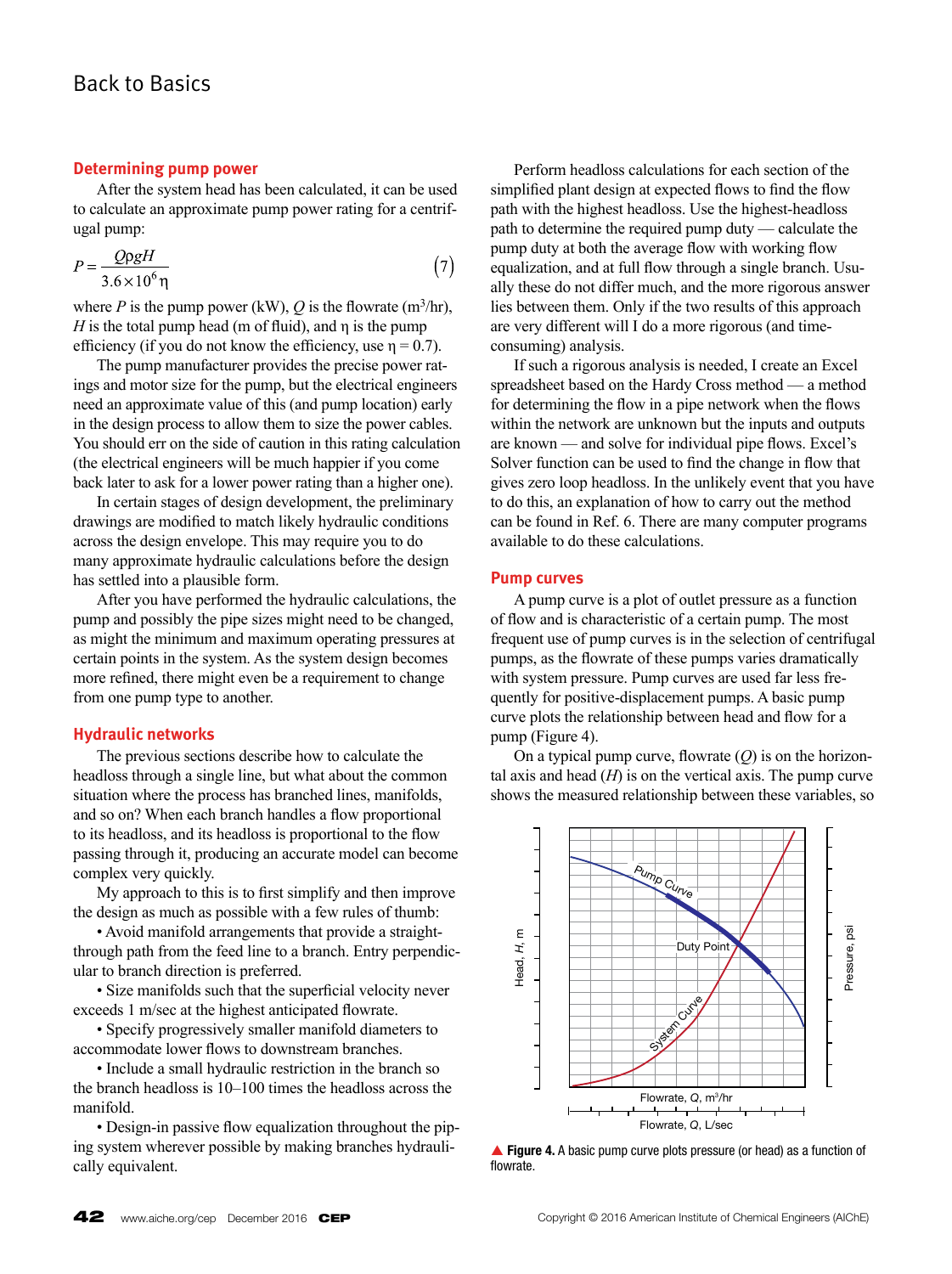it is sometimes called a *Q/H* curve. The intersection of this curve with the vertical axis corresponds to the closed valve head of the pump. These curves are generated by the pump manufacturer under shop test conditions and ideally represent average values for a representative sample of pumps.

A plot of the system head over a range of flowrates, from zero to some value above the maximum required flow, is called the system curve. To generate a system curve, complete the system head calculations for a range of expected process flowrates. System head can be plotted on the same axes as the pump curve. The point at which the system curve and the pump curve intersect is the operating point, or duty point, of the pump.

Remember that a system curve applies to a range of flows at a given system configuration. Throttling a valve in the system will produce a different system curve. If flow through the system will be controlled by opening and closing valves, you need to generate a set of curves that represent expected operating conditions, with a corresponding set of duty points.

It is common to have efficiency, power, and NPSH plotted on the same graph (Figure 5). Each of these variables requires its own vertical axis. To obtain the pump efficiency at the duty point, draw a line vertically from the duty point to the efficiency curve, and then draw a horizontal line from there to the vertical axis that corresponds to efficiency. Similarly, to obtain the motor power requirement, draw a line down from the duty point to the motor duty curve.

More sophisticated curves may include nested curves representing the flow/head relationship at different supply frequencies (*i.e.,* the AC electrical supply's frequency in Hz) or rotational speeds, with different impellers, or for different



**Figure 5.** Efficiency, power, and net positive suction head can also be plotted on a pump curve. Original image courtesy of Grundfos.

fluid densities. Curves for larger impellers or faster rotation lie above curves for smaller impellers or slower rotation, and curves for lower-density fluids lie above curves for higherdensity fluids. A more-advanced pump curve might also incorporate impeller diameters and NPSH. Figure 6 depicts pump curves for four different impellers, ranging from 222 mm to 260 mm. Corresponding power curves for each impeller are shown on the bottom of the figure. The dashed lines in Figure 6 are efficiency curves.

These curves can start to look a bit confusing, but the important point to keep in mind is that, just as in the simpler examples, flowrate is always on a common horizontal axis, and the corresponding value on any curve is vertically above or below the duty point.

These more-advanced curves usually incorporate efficiency curves, and these curves define a region of highest efficiency. At the center of this region is the best efficiency point **(**BEP).

Choose a pump that has an acceptable efficiency across the range of expected operating conditions. Note that we are not necessarily concerned with the entire design envelope —



▲ Figure 6. A complex pump curve integrates efficiency, NPSH, and impeller diameters on one diagram. Copyright image reproduced courtesy of Grundfos.